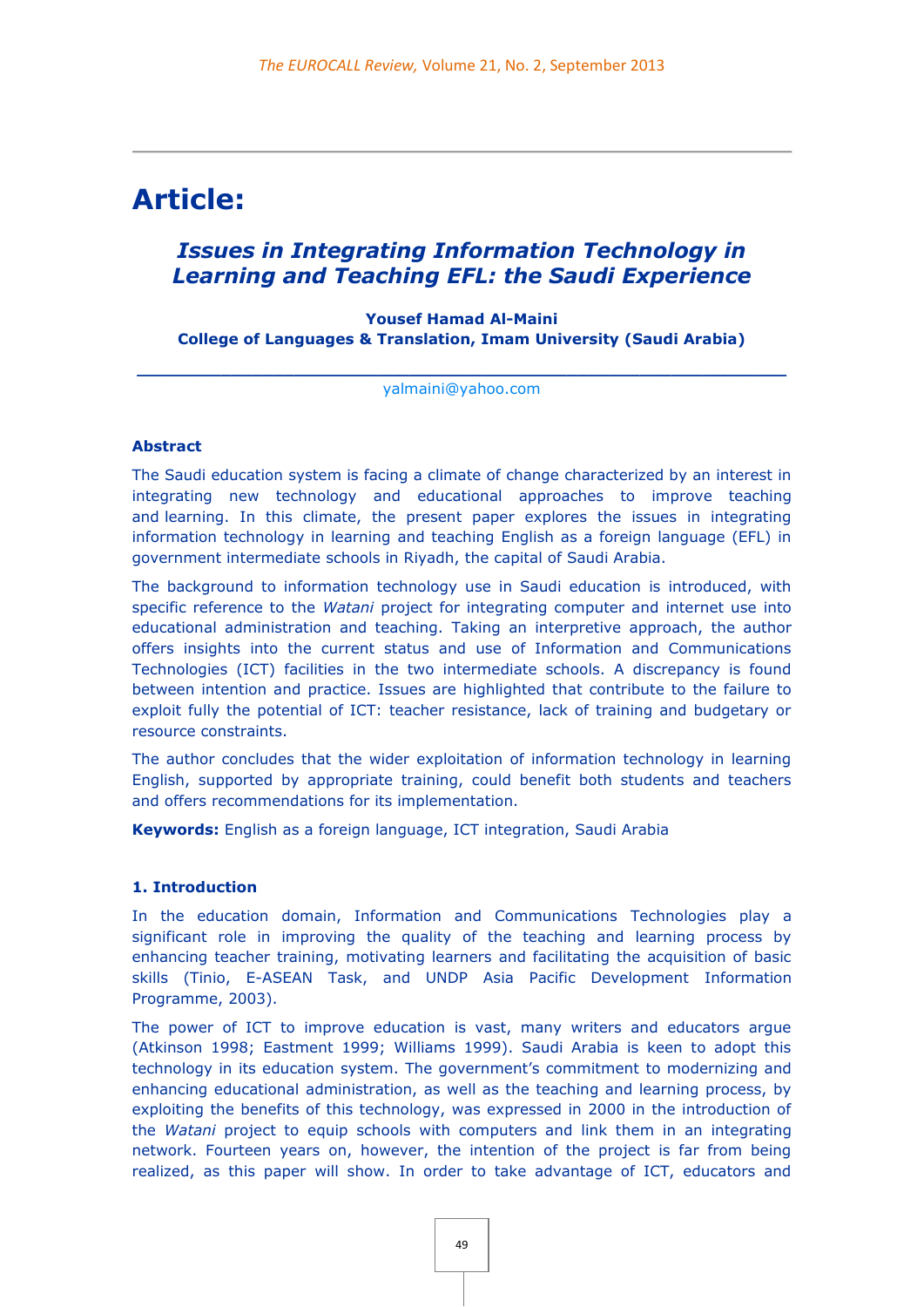planners need to consider a few essential issues. Teachers may be reluctant to espouse new methods and technologies for a variety of reasons including entrenched habits, difficulty in incorporating new methods and materials into a tight and overloaded schedule, and lack of confidence and/or competence in using technology and integrating it into classroom activities. There may also be difficulties at the individual school level caused by budgeting constraints and inadequacy of resources in relation to the number of students.

# **2. Background**

Communications technologies have come to play a very important role in shaping education, not only in developed but also in developing countries (Al-Showaye 2002). However, as policy makers and those trying to implement the use of ICT point out, some major difficulties are encountered (Al-Showaye 2002). Teachers' familiarity with information technology is often too limited to give optimum outcomes and results. Al-Agla (2002) reports the following causes: resistance towards ICT, non-existent or limited participation in in-service training courses or developmental tasks, resistance to teamwork in the school and perceptions of 'teaching' being a one-way communication system, i.e. teacher to student.

In early 2000, Crown Prince Abdullah announced the *Watani* project, an ambitious national project to incorporate computers (1 per 10 pupils) and the internet into school classrooms and lessons (Saudi Press Agency 2000). The *Watani* project also aims to link Saudi Arabia's schools with an integrated network, enabling the Ministry of Education to contact all its schools and education departments around the Kingdom (Saudi Information Resource Centre 2000). The project master plan (Watani 2007) highlights the impact of globalization and the need, in the 'Information Age' for young Saudis to be equipped for a future that depends heavily on computers, in order to play their role in national development and international economy.

The project is planned in four phases: phase 1, design of network and trial project in a few schools; phase 2, extension to half the Kingdom's schools; phase 3, completion of linkage; phase 4, follow-up, maintenance and upgrading. When complete, Watani is intended to provide students and teachers with educational references, e-books, teaching guides, syllabuses, series for students with special needs, multimedia, teacher training materials, school management systems and a Question and Answer bank.

# **3. The present study: context, methods and participants**

What follows is based on an interpretive, qualitative study carried out in Riyadh, to explore the teaching of English as a foreign language. One of the issues investigated was the availability and use of ICT. An intensive case study was carried out in two state intermediate schools containing 500 students, aged 12 to 15 years, distributed in three years or grades and 20 classes. Class sizes varied from 25 to 28 students. The headteachers, all six English teachers and more than 100 students were interviewed, and 18 classroom observation sessions carried out, covering all three years of study. Visits were also made to three other intermediate schools in the city, and interviews conducted with a further eight English teachers.

# **4. Status and use of ICT facilities**

The case study schools each had a Learning Centre (LC) containing eight circular tables and a computer connected to a data projector. For example, with thirteen classes in the first school, and thirty-three lesson periods in the school week, in theory, each class might be able to use the LC twice a week. However, such access would be spread across the full range of academic subjects. In practice, therefore, it would be difficult for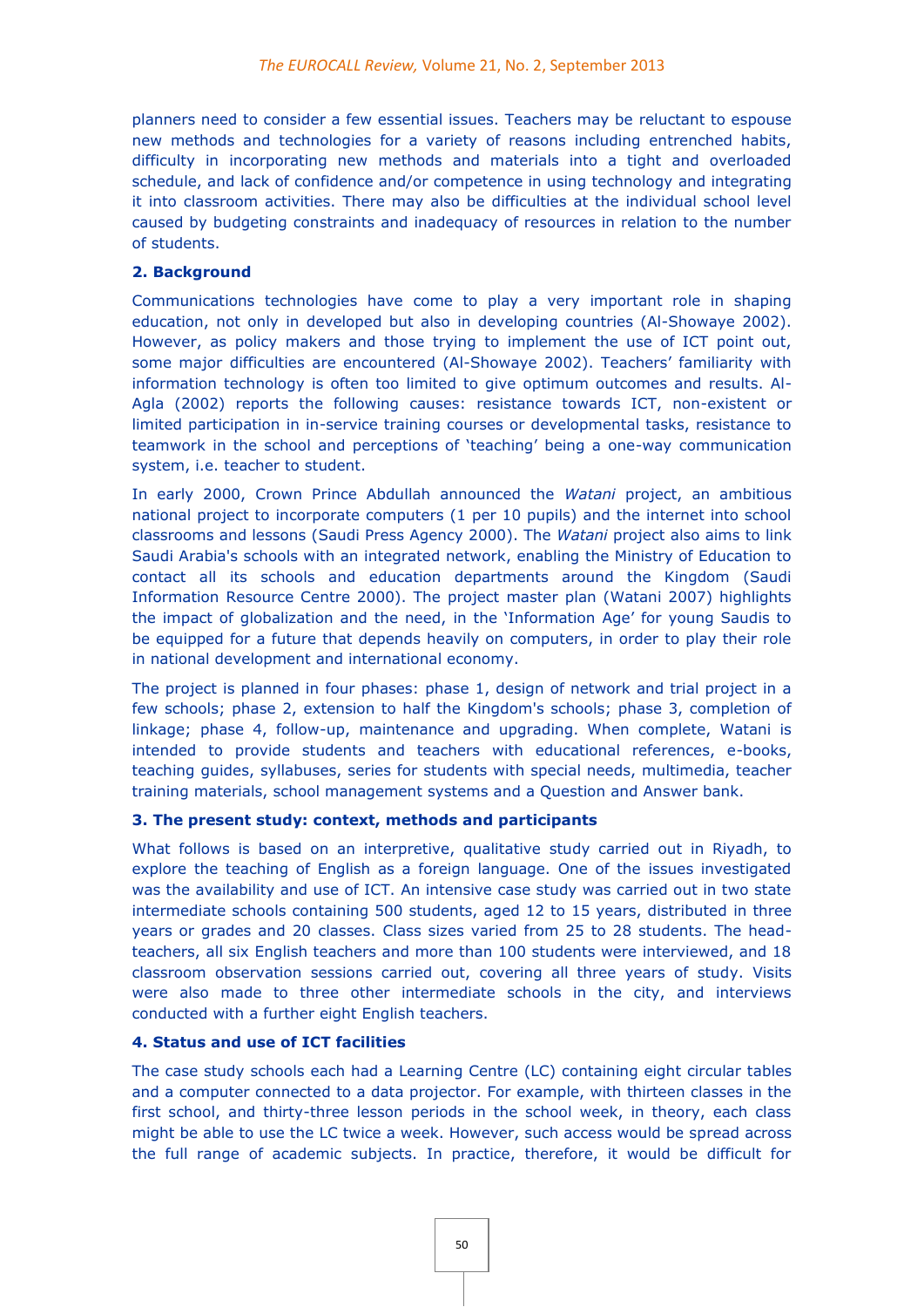English teachers to use the LC regularly. One teacher, for example, reported having to wait two weeks for an opportunity to take a class to the LC.

If a teacher succeeded in booking the LC, in practice, the computer was used as an aid to enhance the communicative approach to language learning. In one lesson observed, for example, students were asked to listen to conversations between students and teachers in the UK and USA, then asked about vocabulary featured in the conversation and drilled in pronunciation. A particular focus was on verbs previously studied in class, producing clear linkage between work in the LC and other lessons.

The author's experience in intermediate government-run schools indicates that, while computers and internet access have been installed, the current focus is on their use in administration, rather than teaching. Schools in Riyadh were observed to be exploiting computer facilities for storing examination and assignment marks, for example; these could then be printed out at the end of the semester or end of year, and sent to parents in the students' reports. Moreover, e-mail has to a great extent replaced paper communication in dealings between the schools and the district or national education authorities, greatly speeding communications.

For teaching purposes, most schools have a Learning Centre (LC), generally equipped with at least 15 computer desks, in which in theory classes can be taken for any subject, although it is necessary to book a slot to use the room. Competition for access may be great. It should also be pointed out that some schools do not benefit from purpose-built buildings, but are in leased premises –an unsatisfactory solution to the problem of rapid expansion of education– and in such cases, there may be no LC, computer laboratory or similar facilities available.

The benefits of using modern technology in teaching English were clearly recognized by one of the English teachers interviewed. He had initiated what he called an "English Lab" in his intermediate school. That lab contained a laptop and over-head projector, which he had paid for himself. In another lesson observed, the teacher, a trainee on teaching practice, brought a laptop, recorder and CDs to enable students to listen to some sentences, but since the LC had only two sets of headphones, students had to take turns to listen. During investigations and observations in the educational area, no government intermediate school was found which had a language laboratory.

In the government schools the potential of ICT has yet to be realized in Saudi Arabia, for a variety of reasons, including teacher resistance and inadequate teacher preparation, and budgetary constraints, as the following sections demonstrate.

# **5. Teacher resistance**

One factor in the failure to integrate computer technology into subject teaching can be the unwillingness of teachers to depart from traditional methods with which they are familiar. Such attitudes were not surprisingly more prevalent among the "original teachers" (qualified teachers with five to ten years teaching experience, with permanent positions in the school) than among trainees on their semester practicum, which forms a compulsory part of their pre-service preparation. One experienced teacher, who was noticeably reluctant to use the LC, was observed to follow the "old" textbook-based, grammar translation method of teaching. He wrote vocabulary or grammatical points on the board, asked students to copy them into their exercise books and memorize them, and set assignments to be completed in their workbooks. He rarely used teaching aids, apart from the occasional poster. One of the English teachers in the first case study school expressed a marked reluctant to take students into the LC. He reported that he did not think that kind of activity would lead to any progress in students' performance. He expressed similar doubts concerning language laboratories.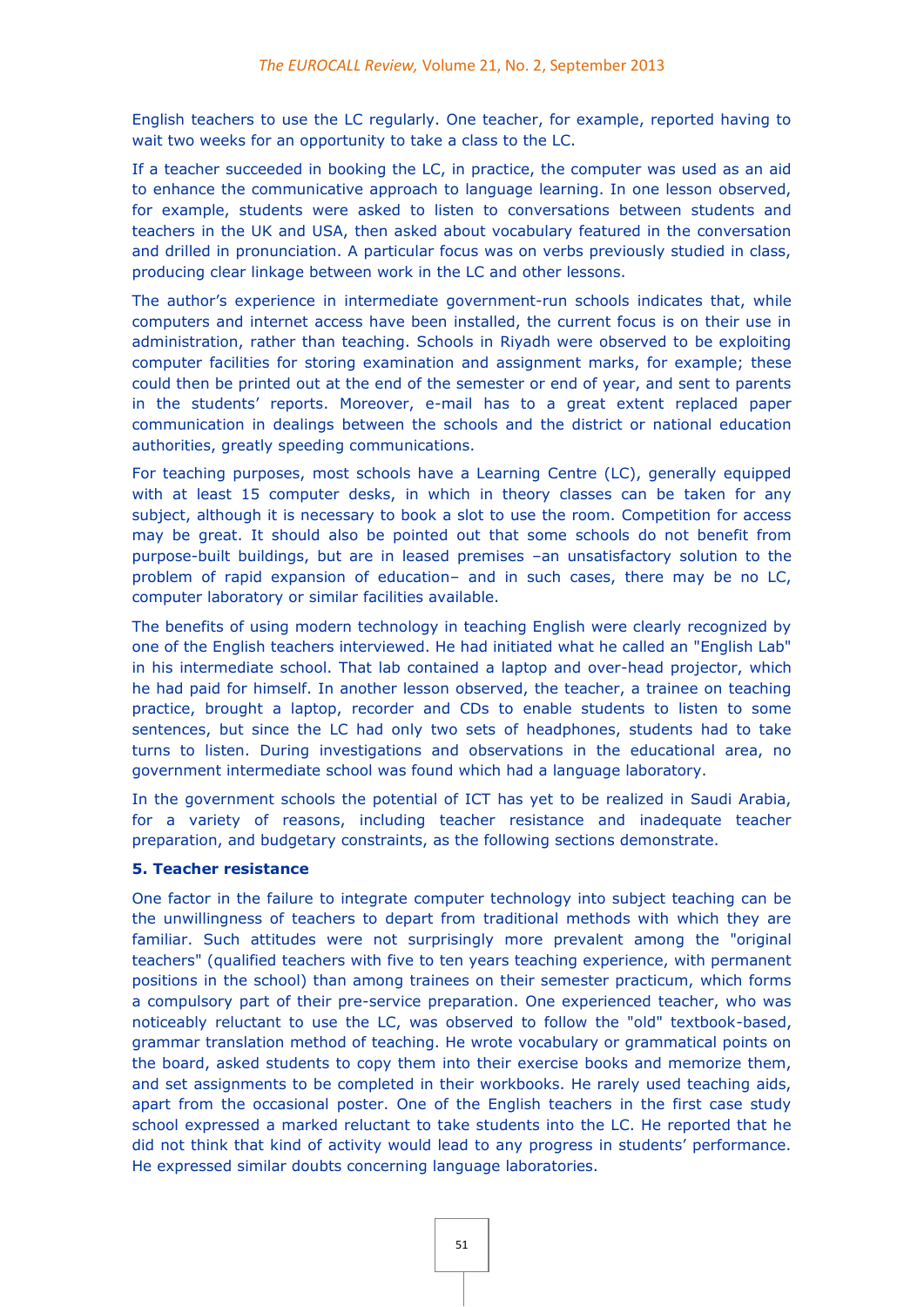Further comments by another teacher, with more than 20 years' experience and close to retirement, suggested that his view may have been coloured by his feeling of being under pressure. For instance, he said he had no time to use language laboratories, because he had to teach 24 classes per week and this did not leave enough time for language laboratories. He commented, "I haven't got time to take my students to the LC because if I took them there I'd need extra hours. I'm teaching overloaded." When asked what he meant by needing extra time, he went on, "I'd have to bring them in the evening, because I haven't enough time in the morning." This teacher seemed to view use of the language laboratory as an extra chore that would have to be fitted in, an addition to his normal classroom teaching. Moreover, he argued, "It's not my responsibility to use ICT."

Another reason for teacher resistance appeared to be a concern that any departure from the current methods, particularly in the direction of more student participation, would result in a breakdown of discipline and a failure to take learning seriously. This was related to a general perception, even among those who favoured the use of technology, that the purpose was primarily entertainment –to make the subject more 'fun', rather than to achieve desired learning outcomes. In this respect, they seemed to misperceive not only the potential role of computers but also the attitudes of students, who in discussions with me expressed a strong need for access to computer facilities in order to develop their linguistic ability. For example, one student told me: "Please, professor, if our teacher brings us to the Learning Centre and uses the overhead projector with his laptop to show us some English programmes, we will be good at English in the future." When asked to elaborate, he suggested, "We will graduate from intermediate and go to high school with a very good background in English."

Over and above time constraints and concerns about discipline and learning outcomes, however, a major reason for teacher resistance to using ICT in subject teaching is that they simply do not want to use it. This may be due to a lack of technical proficiency and confidence in using ICT and/or a lack of pedagogical understanding of how to employ it effectively in EFL. That this may be the case is suggested by the greater willingness to use ICT among trainee teachers, who were familiar with computer technologies through their university preparation. One trainee, whom I was observing on his practicum, for instance, reported the following: "I prefer to use my laptop in the learning centre instead of explaining my lesson in class, because I've heard of the benefit of such lessons from my colleagues." This raises the issue of training, to which I now turn.

# **6. Training**

In order to integrate computer technology into their teaching, teachers must have a degree of competence and confidence in using the technology, as well as some understanding of how ICT relates to learning theories, and of its potential in specific subject areas. Teacher preparation in Saudi Arabia, however, does not routinely cover such issues, although the position varies from one university to another; in the English Department at Imam Mohammed Ibn Saud Islamic University students take two compulsory courses, at levels 6 and 7, in using computers in EFL.

In some institutions, however, graduates in Arts and Social Sciences, in particular, may have had little or no exposure to computers, as computer skills are not a requirement of graduation; any computer access or training available tends to be confined to students of Science and Mathematics. Those teachers who have an Education degree may perhaps have attended a lecture on the use of computer technology in teaching, but may have no opportunity to practise integrating computers into their subject teaching, even during the final-term teaching practice placement.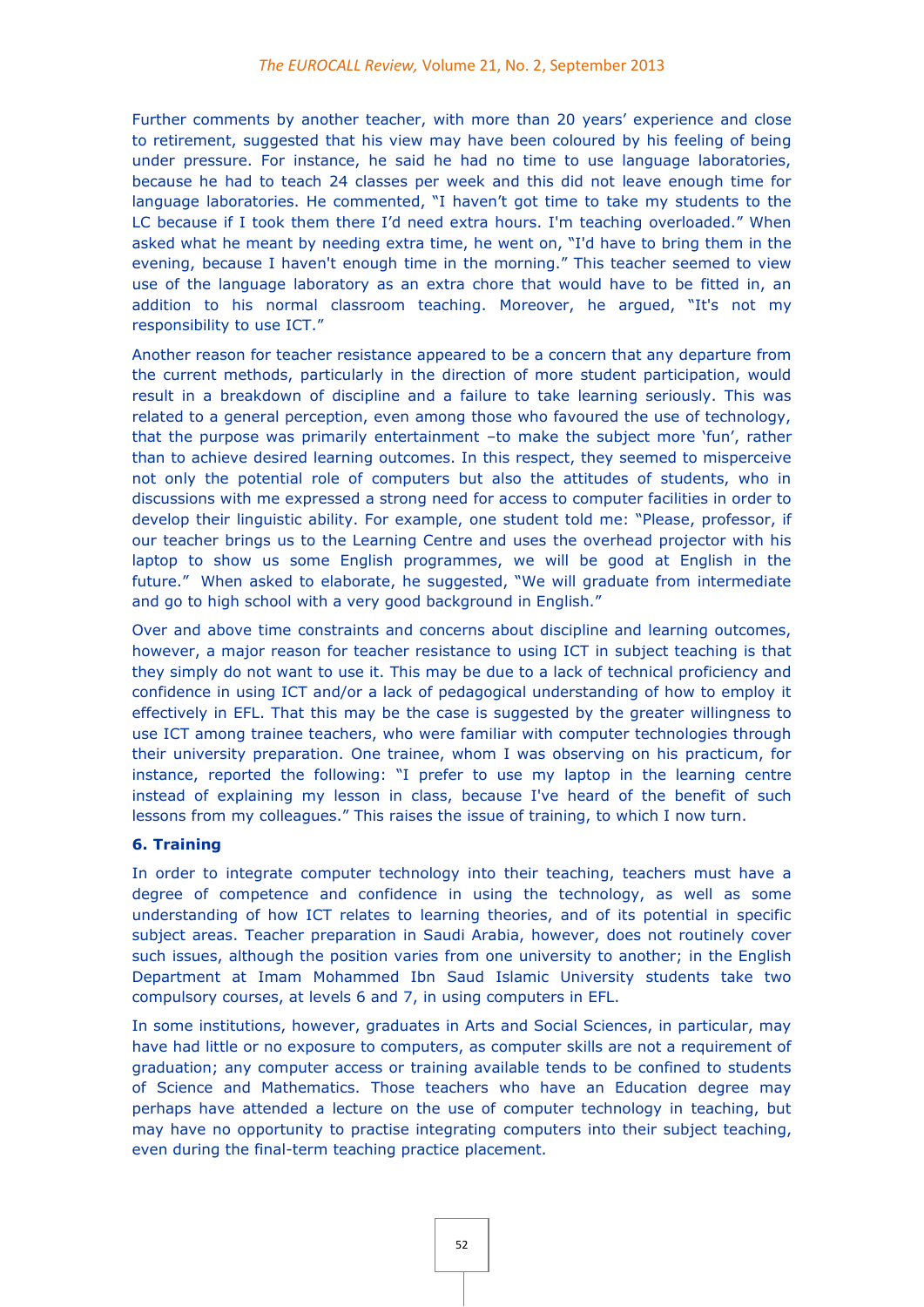In this situation, in-service training could clearly have an important role to play. In theory, there are various kinds of training available. Special training courses on various topics are provided free of charge at the Training Centre in each educational area all over the Kingdom. The centre sends official letters to specific schools, inviting teachers to attend. There is, however, a problem of take-up of such courses, due to the inconvenient timing and conflict with teachers' other responsibilities. Courses are commonly held in the morning, clashing with teachers' regular teaching duties (they attend from 6.30 to 12.30) and staff shortages make it difficult to arrange cover in order to release teachers for training. One teacher reported that "Even if I had received an invitation from the Ministry of Education to attend a course in ICT, I couldn't have attended for that reason." However, it appeared that courses held in the evenings would be no more popular, as teachers preferred to keep the evenings free for family, especially as no training allowance is offered as an incentive to attend. It seems, therefore, that careful thought needs to be given to the manner in which training is provided, and to how teachers may be enabled and encouraged to attend.

#### **7. Budget and resource constraints**

In some of the schools visited, difficulty in exploiting ICT in teaching EFL was at least in part due to insufficiency of resources. The *Watani* project, referred to earlier, has not yet been fully implemented. In the absence of adequate resources in the schools, instances were noted of teachers taking their own laptop computers into school, together with CDs of supplementary teaching materials, which they had provided at their own expense. However, not all teachers were able or willing to do this. As one teacher commented, "I don't want to pay money from my pocket to buy a laptop and English programmes and bring them to school to teach English. The Ministry of Education is responsible to provide us with ICT facilities."

Another, discussing the shortage of facilities in his school, expressed impatience with the delay involved when facilities were requested by the government. He complained, "We need an English lab, but you know the intricacies of the bureaucratic process in our country."

Both bureaucratic delays and financial constraints were reflected in the experience of the head-teacher in one intermediate school in leased premises. He showed me the small library he had created, but regretted the absence of ICT facilities; there was no LC. We discussed the possibility of a room being cleared, in order to set up a small English lab, and on a subsequent unit, I found this had been done. "What do I do now?" asked the head-teacher. I gave him contact details for a Sony representative based in the United Arab Emirates, who set up labs in schools across the Gulf countries, and would be able to advise on what equipment could be fitted into the room, as well as a quotation on price, to be forwarded to the Ministry of Education. He submitted a plan for 25 computers with headphones, and the official request was made. More than two months passed without a reply. The head-teacher made repeated calls to follow up his request, and was told he would have to wait, as no budget for the project was available. Eventually, at the end of the semester, the Ministry of Education announced its rejection of the project on financial grounds. This disappointing experience is by no means uncommon in schools that request provision of resources, however desirable these may be in educational terms.

#### **8. Conclusion**

This article has highlighted important issues associated with the use of ICT in intermediate schools in Saudi Arabia. Despite the intentions of the recent *Watani*  project, ICT equipment is often unavailable and even where available is underused. It seems that the explanation for lack of computer use must be sought in a complex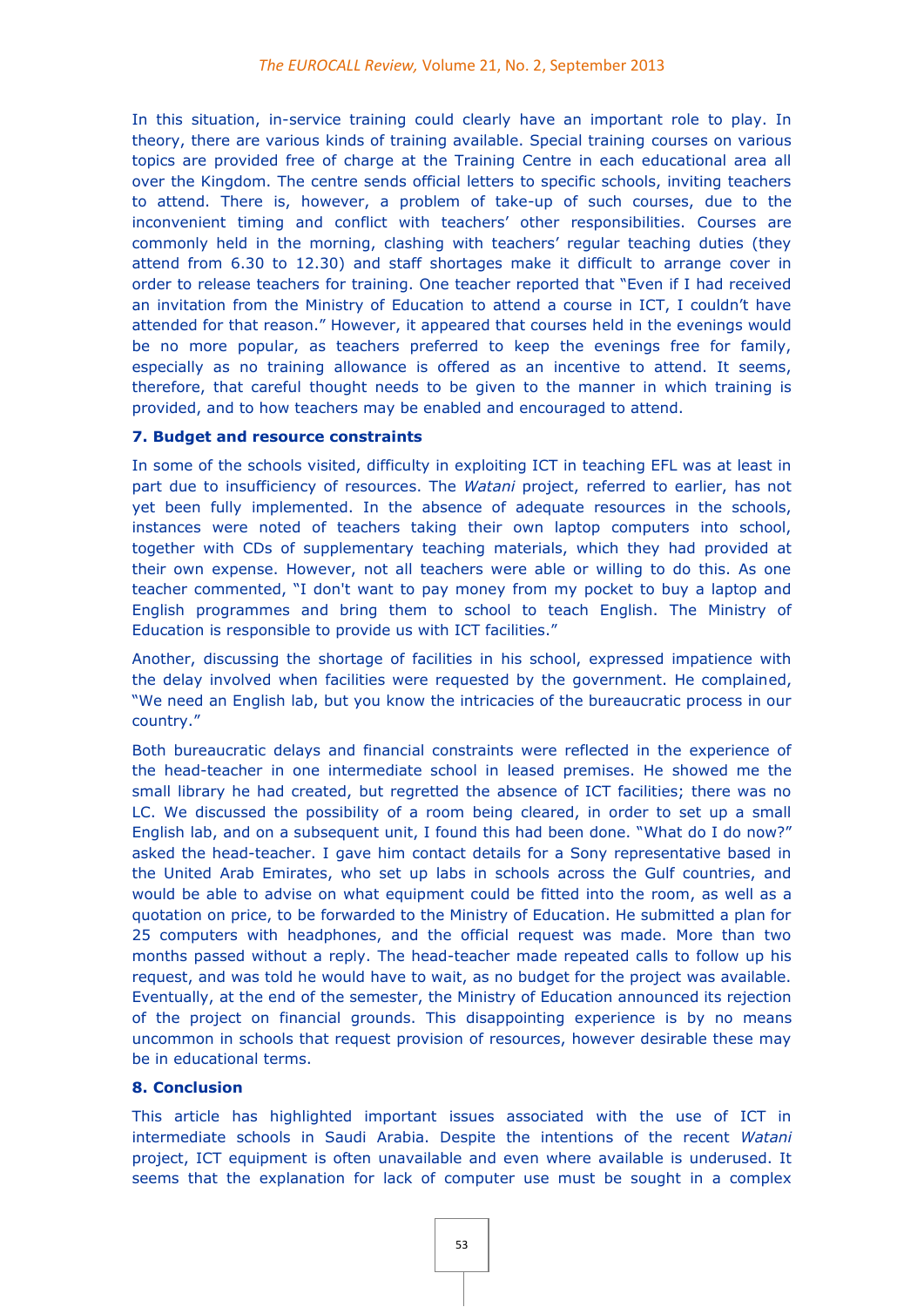interaction of factors, including bureaucratic confusion, lack of teachers' awareness, perceptions of student roles, the nature of the centrally prescribed curriculum and budget constraints. Nevertheless, in the Saudi context, there is anecdotal evidence from students and teachers who have experienced EFL teaching with ICT that student participation is increased, and motivation and learning enhanced. In my experience, many Saudi teachers, however, are unaware of these success stories. The growth and application of new ICT in the field of education is fraught with immense difficulties. Projects such as *Watani* will only succeed if adequately funded and accompanied by opportunities for teacher training and development programmes. Supervisors could play a vital role through disseminating information, liaising with trainers to develop courses that address teachers' needs, enlisting head-teachers' support for new educational initiatives and arranging opportunities for teachers to observe examples of good practice. Teacher competence and commitment is crucial for countries, like Saudi Arabia, that are seeking to promote educational improvement through ICT. Most important of all, however, is an environment in which teachers are not simply passive implementers of educational directives, but are encouraged to be dynamic professionals, engaged in career-long learning and actively sharing in the development of policy and practice.

#### **9. Recommendations**

In the light of this conclusion, the author suggests the following recommendations:

- 1. There should be more emphasis on developing a number of teaching skills such as classroom management.
- 2. There should be more emphasis on modern teaching methods in teacher training courses, such as language labs and multimedia technology. This will help teachers to be well-prepared to face teaching challenges.
- 3. There must be intensive sessions at universities on preparing teaching aids in order to enable teachers to prepare them more skilfully.
- 4. Qualified teachers should be chosen according to a group of training-related professional criteria. A scale can be developed for this purpose including qualification, experiences in supervision, teaching and training, willingness of participation in training, familiarity with the training programmes in technology, behaviour at school and relation to colleagues.

#### **References**

Al-Agla, Ali. (2002). *Introducing computer supported co-operative learning to the curriculum of Islamic Studies and Arabic Language institute for Non-Arabic speakers: teachers' perceptions, students responses and administrations' views.* Ph.D. thesis, UK: University of Hull, Institute of Learning.

Al-Showaye, M. (2002). *Use of computer-based information technology and the Internet in Saudi Arabian intermediate and secondary schools.* Ph.D. thesis, UK: University of Manchester.

Anderson, J., and Weert, T. (2002). *Information and Communication Technology in Education, A curriculum for schools and programme of teacher development.* France: UNESCO.

Atkinson, T. (1998). *WWW, the Internet.* London: CILT.

Blurton, C. (1999). *New Directions of ICT-USE in Education.* Hong Kong: University of Hong Kong.

Eastment, D. (1999). *The Internet and ELT.* London: The British Council.

Saudi Information Resource Centre. 2000.<http://www.saudiinf.com/main/start/htm>